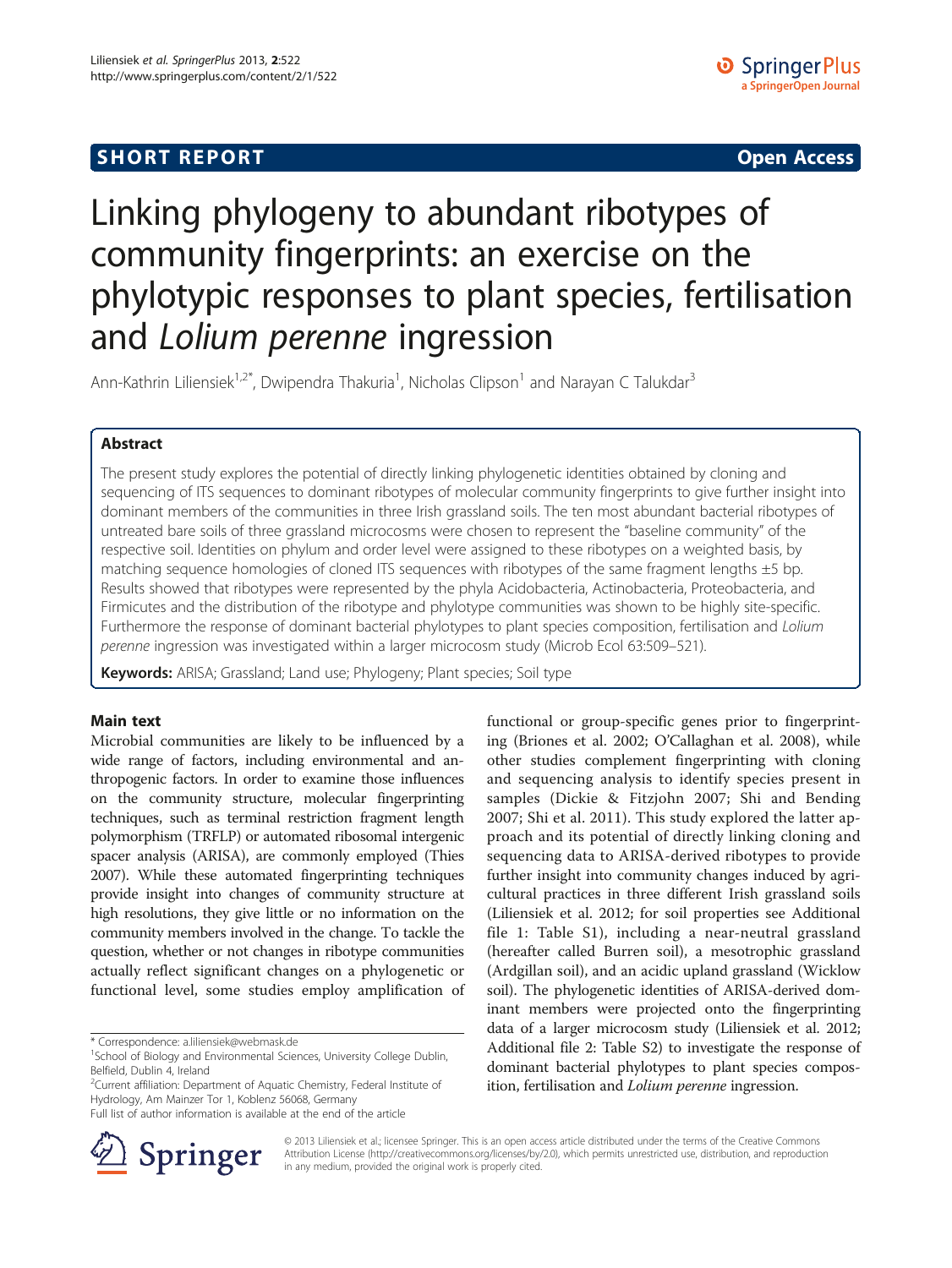In order to assign phylogenetic identities to the 10 most abundant bacterial ARISA ribotypes (hereafter referred to as baseline ribotypes) of each untreated bare soil type (indicated by shaded cells in Additional file [2:](#page-4-0) Table S2), PCR products (primers ITSF/ITSReub, Cardinale et al. [2004](#page-4-0)) of DNA extracted from microcosms of each of the untreated bare soil types (Liliensiek et al. [2012\)](#page-4-0) were randomly cloned (pGEM-T easy, Promega), sequenced (primers SP6/T7, Macrogen Inc.) and matched to homologies in the NCBI database using BLAST (Altschul et al. [1997](#page-4-0); see Additional file [3](#page-4-0): Methods). Clones were then assigned to the baseline ribotypes based on corresponding sequence lengths in order to confer phylogenetic identities to ribotypes. Sequences targeting the ITS region have previously been applied to phylogenetic analyses (Ranjard et al. [2000](#page-4-0)), but contain only short stretches of the 16S and 23S genes. Furthermore, sequences in the database are based on culturable organisms with potentially low sequence homologies to environmental 16S genes (van Wintzingerode et al. [1997](#page-4-0)). Thus not all ribotypes could be exactly matched with a phylogenetically identified clone. Tolerating a mismatch in length of ±5 bp between ribotype number and cloned sequence length, however, about 67% of ribotypes present in the baseline-communities could be assigned down to phylum level (Additional file [4](#page-4-0): Table S3). Given a certain degree of inaccuracy during fragment analysis as well as sequencing, such a variation was deemed possible to occur. In order to limit the resulting bias, matches between ribotypes and their respective clones were assigned on a weighted basis. Weighted abundances of ribotypes associated to the same phylum were then averaged to give an estimation of the phylogenetic distribution (see Additional file [3](#page-4-0): Methods; Table [1\)](#page-2-0).

Ribotypes present in the baseline-communities were represented by the phyla Acidobacteria, Actinobacteria, α-Proteobacteria, γ-Proteobacteria and Firmicutes, all of which have frequently been found in grassland soil (van Elsas et al. [2002\)](#page-4-0). The distribution of these phyla among the top 10 ribotypes was however, significantly differed between soil types (Table [1](#page-2-0)), as shown by ANOVA (Additional file [3](#page-4-0): Methods). Actinobacteria and Firmicutes were the most common and abundant phyla considering all soils combined. These phyla generally include the genera Streptomyces, Clostridium and Bacillus, which have been reported to exhibit the highest copy numbers (10–12 copies) of the RNA-operon (Tourova [2003\)](#page-4-0). Thus, unless ribotypes can be identified down to genera-level, it remains unclear if individuals represented by abundant ribotypes are indeed highly abundant, or just appear as such due to a higher RNA-operon copy number.

While Actinobacteria and Firmicutes were represented by baseline-ribotypes from all three soils, Proteobacteria were solely present in the baseline-community of the Burren soil which is in agreement with their preference of a more alkaline pH (Kumar and Nicholas [1983](#page-4-0)). Acidobacteria, which are moderately acidophilic (Hugenholtz et al. [1998](#page-4-0)), on the other hand were found in the baseline-community of the Wicklow soil only.

Despite their presence in the baseline-communities of all three soils, the distribution of Actinobacteria and Firmicutes was significantly affected by soil type, whereby all soil properties (sand, silt, clay, pH and nitrogen and carbon content) contributed significantly to this effect for Firmicutes, but not for Actinobacteria, where pH and its interaction with clay were the most significantly contributing factors. The reputed preference of Actinobacteria for an alkaline pH (Atlas and Bartha [1997\)](#page-4-0) was reflected by a significant decrease of their relative abundance with pH, from the Burren to the Wicklow soil (pH decrease from 6.45 to 4.45 in the order of Burren soil > Ardgillan soil > Wicklow soil). These observations agree with previous findings that, regardless of soil location, molecular studies seem to detect the same major phyla while the community structure at phylum level is highly site specific (Hackl et al. [2004](#page-4-0)).

Applying the phylotypic identities of baseline-ribotypes to their occurrence in fingerprints of the complete microcosm study (Liliensiek et al. [2012\)](#page-4-0), treatment (i.e. plant species composition, fertilisation and presence of Lolium perenne; Additional file [2](#page-4-0): Table S2) effects on the distribution of the baseline-communities were tested. Ribotypes defined as baseline communities in untreated bare soils generally were among the top 10, sometimes 20 most abundant ribotypes detected under any treatment condition within the same soil, their relative abundance distribution however was affected by treatment. Plant species was the main factor influencing most baseline ribo- and phyloypes, followed by fertilisation and the plant-fertilisation interaction (Table [2](#page-3-0)). The most pronounced plant species effect was observed in the Burren baseline-community with an influence on all ribotypes and phylotypes ( $F = 53.9$  to 154.6 and  $F = 62.2$  to 522. respectively), except one ribotype  $(F = 2.5)$ . In the Ardgillan community 6 out of 10 ribotypes ( $F = 5.2$  to 9.7) and only Actinobacteria  $(F = 4.1)$  displayed a significant response to plant species, while 5 out of 10 ribotypes  $(F = 3.9)$ to 32.7) and Acidobacteria and Firmicutes ( $F = 3.7$  and 15.6, respectively) were influenced in the Wicklow soil. The *Lolium* effect was generally very weak, with only one ribotype influenced in the Burren and Ardgillan site  $(F = 4.7 \text{ and } 3.0 \text{ respectively})$  while phylotypes seemed not to be affected. The Wicklow community showed no response to *Lolium* ingression, neither on the ribotype, nor phylotype level. A fertilisation effect on the phylotype level was only observed in the Burren and Wicklow soils, where it influenced Firmicutes  $(F = 12.3)$  only, and Firmicutes ( $F = 26.1$ ) and Actinobacteria ( $F = 10.4$ ),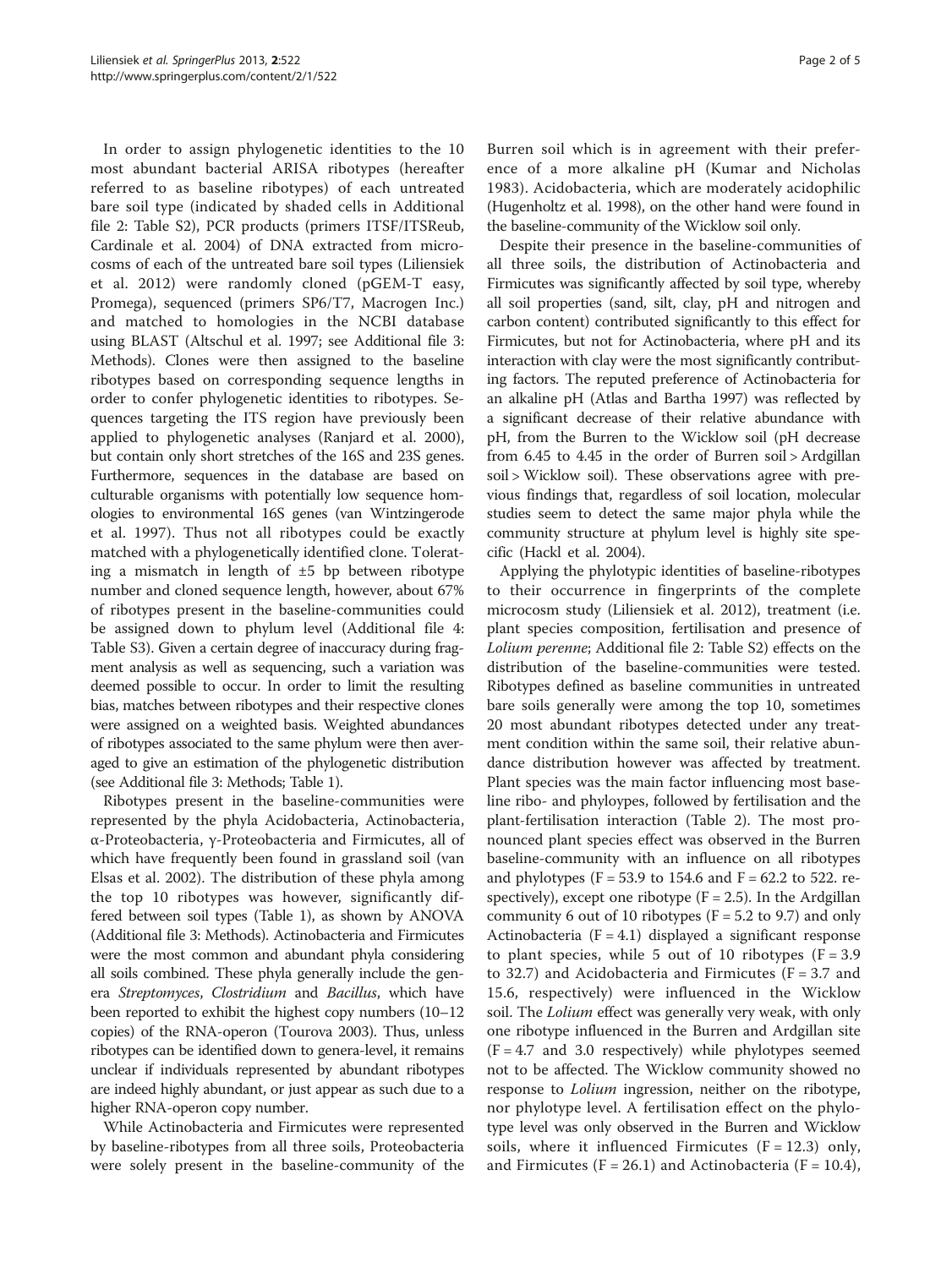| Ribotype       | <b>NCBI matches</b> | Top 10 of site | Relative abundances (rfu) | <b>ANOVA</b>                                        |                          |                             |
|----------------|---------------------|----------------|---------------------------|-----------------------------------------------------|--------------------------|-----------------------------|
|                |                     |                | <b>Burren</b>             | Ardgillan                                           | Wicklow                  |                             |
| 225            | ni                  | W,A,B          | 1480±130 <sup>a</sup>     | 2704±259 <sup>a</sup>                               | 2265±432 <sup>a</sup>    | $4.26 \overline{\text{ns}}$ |
| 241            | ni                  | W              | $0\pm0$ $^c$              | 538 $\pm$ 83 $^b$<br>1796±212 <sup>a</sup>          |                          | $49.08***$                  |
| 282            | An, aP, yP          | B              | 2982±272 <sup>a</sup>     | $0\pm0$ $^b$<br>488±116 <sup>b</sup>                |                          | $87.99***$                  |
| 301            | An, F               | Α              | 872±124 <sup>a</sup>      | 803±341 <sup>a</sup><br>$1444 \pm 165$ <sup>a</sup> |                          | $2.34$ <sup>ns</sup>        |
| 302            | An, F               | Α              | $0\pm0~^b$                | 1499±82 <sup>a</sup>                                | $0\pm0$ $^b$             | 333.49***                   |
| 324            | ni                  | B              | 1323±102 <sup>a</sup>     | 422±38 $^{b}$                                       | $0\pm0$ <sup>c</sup>     | $115.58***$                 |
| 352            | ni                  | W              | $0\pm0$ $^b$              | $0\pm0$ $^b$                                        | 1643±206 <sup>a</sup>    | $63.84***$                  |
| 390            | An, F               | W              | $0\pm0^{b}$               | $0\pm0~^b$                                          | 4387±308 <sup>a</sup>    | $202.24***$                 |
| 391            | An, F               | W              | $0\pm0~^b$                | $0\pm0$ $^b$<br>$1634 \pm 204$ <sup>a</sup>         |                          | $64.24***$                  |
| 398            | An, F               | W              | $0\pm0$ $^c$              | 705±16 <sup>b</sup><br>1538±328 <sup>a</sup>        |                          | $16.49***$                  |
| 400            | An                  | Α              | 647 $\pm$ 48 $^b$         | 3704±106 <sup>a</sup>                               | 1158±237 $^b$            | $115.20***$                 |
| 409            | An                  | W              | $0\pm0$ <sup>c</sup>      | 853±108 <sup>b</sup>                                | 1667±29 $a$              | $168.33***$                 |
| 417            | An                  | Β              | 1938±63 <sup>ª</sup>      | $0\pm0$ $^c$                                        | $214\pm 65$ <sup>b</sup> | 411.27***                   |
| 502            | γP                  | B              | 1427±35 <sup>a</sup>      | $0\pm0$ $^b$<br>$0\pm0~^b$                          |                          | $1702.14***$                |
| 612            | ni                  | B              | 4103±85 <sup>a</sup>      | $0\pm0$ $^b$<br>$0\pm0~^b$                          |                          | 2330.72**                   |
| 831            | F                   | Α              | 885±96 <sup>b</sup>       | 2327±132 <sup>a</sup><br>$0\pm0$ <sup>c</sup>       |                          | $154.64***$                 |
| 835            | F                   | Α              | 1190 $\pm$ 83 $^b$        | 2002±175 <sup>a</sup>                               | $0\pm0$ $^c$             |                             |
| 843            | F                   | Α              | $0\pm0$ $^b$              | 1183 $\pm$ 76 $a$                                   | $0\pm0$ $^b$             | 244.56**                    |
| 846            | ni                  | Α              | $0\pm0$ $^b$              | 3296±153 <sup>a</sup>                               | $0\pm0$ $^b$             | 463.38***                   |
| 850            | F                   | B              | 4376±476 <sup>ª</sup>     | 766±122 <sup>b</sup>                                | $0\pm0$ $^b$             | $67.94***$                  |
| 853            | F                   | B              | 3241±212 $a$              | $0\pm0$ $^b$                                        | $0\pm0$ $^b$             | 234.04***                   |
| 890            | ni                  | A, B           | 2742±125 <sup>a</sup>     | 2021±512 <sup>a</sup>                               | $0\pm0$ b                | $21.82$ **                  |
| 895            | F                   | B              | 1411±121 <sup>a</sup>     | $0\pm0~^b$                                          | $0\pm0$ $^b$             | $135.38***$                 |
| 904            | F                   | Α              | 953±13 $^{b}$             | 1167 $\pm$ 95 $a$<br>$0\pm0$ <sup>c</sup>           |                          | $126.18***$                 |
| 917            | ni                  | W              | 509±121 <sup>b</sup>      | $0\pm0$ $\epsilon$<br>2216±118 <sup>ª</sup>         |                          | $141.19***$                 |
| 920            | ni                  | W              | $0\pm0$ $^b$              | $0\pm0~^b$<br>9694±612 <sup>ª</sup>                 |                          | 250.79**                    |
| 953            | Ad                  | W              | $0\pm0$ b                 | $0\pm0~^b$                                          | 1555±258 <sup>a</sup>    | $36.33***$                  |
|                | Phylotype           |                |                           |                                                     |                          |                             |
|                | Acidobacteria       | W,A,B          | $0\pm0^{-b}$              | $0\pm0^{-b}$<br>13998±2322 <sup>a</sup>             |                          | $36.33***$                  |
| Actinobacteria |                     | W              | 17202±678 <sup>a</sup>    | 11368±240 <sup>b</sup><br>9051±500 <sup>c</sup>     |                          | $69.05***$                  |
|                | α-Proteobacteria    | B              | 16234±1365 <sup>a</sup>   | $0\pm0~^b$<br>$0\pm0$ $^b$                          |                          | $141.36***$                 |
|                | γ-Proteobacteria    | B              | 17702±1239 <sup>a</sup>   | $0+0^{b}$                                           | $0\pm0~^b$               | $204.12***$                 |
|                | <b>Firmicutes</b>   | W,A,B          | 13325±384 <sup>b</sup>    | 8887±191 <sup>c</sup>                               | 17157±890 <sup>a</sup>   | 52.66***                    |

<span id="page-2-0"></span>Table 1 Means and variations of relative abundances (rfu) of top 10 ribotypes and associated phyla as well as ANOVA F-values for their distribution across bare untreated soils

Means and variations of the relative abundances in relative fluorescent units (rfu) of individual ribotypes and associated phyla (see Additional file [3:](#page-4-0) Metho presented for each site. Column three indicates the membership in the respective baseline community {Burren (B), Ardgillan (A), Wicklow (W)}. Superscript letters indicate the group differences between relative abundances across sites. The significance of distribution differences between sites are presented in the last column by F-values and their significance level (p =  $0.05 \geq$  \* >  $0.01 \geq$  \*\* >  $0.001 \geq$  \*\*\*).

Abbreviations: ni – not identified, An – Actinobacteria, Ad – Acidobacteria, F – Firmicutes, <sup>α</sup><sup>P</sup> – <sup>α</sup>-Proteobacteria, <sup>γ</sup><sup>P</sup> – <sup>γ</sup>-Proteobacteria.

respectively. Similarly 5 and 6 ribotypes were influenced in these soils, respectively  $(F = 4.2$  to 11.8 and 4.8 to 30.0, respectively), while only 1 ribotype was affected by fertilisation in the Ardgillan soil ( $F = 15.8$ ).

In summary, the constitution of the baseline community on ribotype and phylogenetic level showed some unique but mostly common members of each site and the distribution of relative abundances on both levels was significantly affected by site and treatment. While Proteobacteria were found solely in the baseline-community of the near neutral pH Burren soil, Acidobacteria were only found in the acidic Wicklow soil. The baseline-ribotypes in the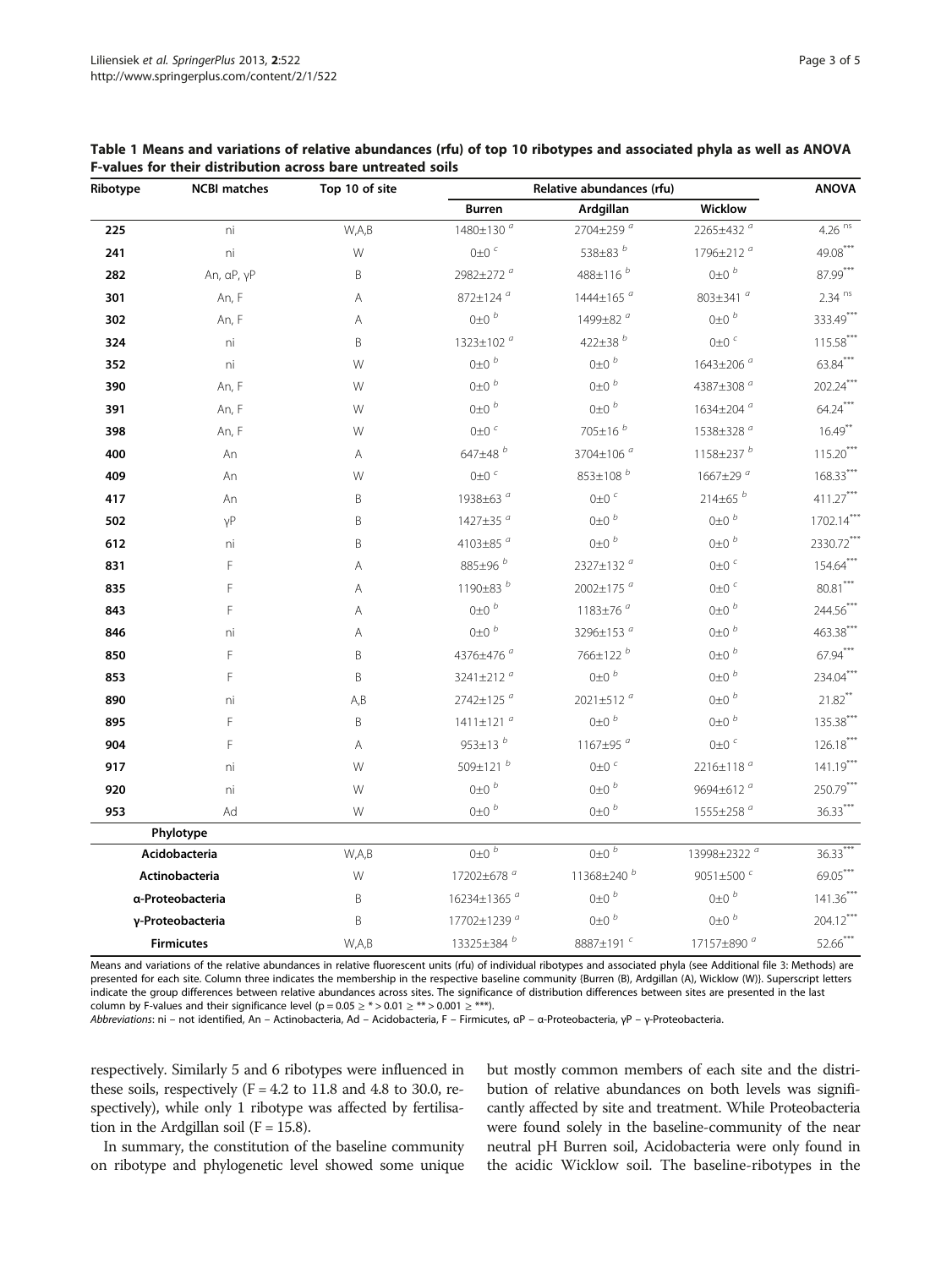<span id="page-3-0"></span>

| Table 2 ANOVA table of F-values for ribotype and phylotype responses to plant species, fertilisation and Lolium |  |  |
|-----------------------------------------------------------------------------------------------------------------|--|--|
| <i>perenne</i> ingression as well as their interactive effects                                                  |  |  |

|           | Ribotype          | Phylotype         | Plant      | Fert      | <b>Plant x Fert</b> | Lp       | Plant x Lp          | Fert x Lp | Plant x Fert x Lp |
|-----------|-------------------|-------------------|------------|-----------|---------------------|----------|---------------------|-----------|-------------------|
| Burren    | 225               | ni                | 2.5        | 1.8       | 1.3                 | 0.0      | $4.2$ <sup>**</sup> | 0.9       | 1.7               |
|           | 282               | An, aP, yP        | $53.9***$  | 1.1       | 0.7                 | 0.0      | 1.0                 | 2.1       | 2.3               |
|           | 324               | ni                | $181.3***$ | 0.3       | $3.9***$            | 0.4      | 2.4                 | 0.6       | 0.1               |
|           | 417               | An                | $88.7***$  | 0.9       | 1.5                 | 0.7      | 2.1                 | $4.5^*$   | $4.3***$          |
|           | 502               | γP                | $107.2***$ | $5.5*$    | 1.0                 | 0.3      | 1.5                 | 0.2       | 0.5               |
|           | 612               | ni                | $118.4***$ | $11.7***$ | $3.2^*$             | $4.7*$   | 1.1                 | 0.2       | 0.4               |
|           | 850               | F                 | $140.2***$ | $11.8***$ | $5.5***$            | 1.0      | 1.0                 | $4.2^*$   | 1.2               |
|           | 853               | F                 | $129.6***$ | $11.0***$ | $6.8***$            | 0.1      | $3.2*$              | 0.0       | 1.1               |
|           | 890               | ni                | $154.6***$ | 0.7       | 0.9                 | 1.0      | 1.7                 | 0.2       | 0.5               |
|           | 895               | F                 | $134.3***$ | $4.2^*$   | $4.3***$            | 1.8      | $7.1***$            | 0.9       | $3.0*$            |
|           |                   | Actinobacteria    | $133.0***$ | 0.1       | 1.4                 | 0.1      | 2.3                 | 0.0       | 0.5               |
|           |                   | <b>Firmicutes</b> | $522.0***$ | $12.3***$ | $9.3***$            | 0.1      | $3.0*$              | 0.4       | $0.5\,$           |
|           |                   | a-Proteobacteria  | $62.2***$  | $1.0\,$   | 0.8                 | 0.0      | 1.1                 | 1.9       | 2.2               |
|           |                   | γ-Proteobacteria  | $92.6***$  | 2.5       | 0.6                 | 0.0      | 1.4                 | 1.9       | 2.1               |
| Ardgillan | 225               | ni                | $6.3***$   | 2.1       | $7.7***$            | 0.0      | 0.8                 | 0.3       | 2.2               |
|           | 301               | An, F             | $8.4***$   | 0.3       | $6.2***$            | 0.6      | $5.6***$            | $5.7^*$   | $6.9***$          |
|           | 302               | An, F             | 1.7        | $0.5\,$   | $0.3\,$             | 0.5      | 0.9                 | $0.8\,$   | 0.6               |
|           | 400               | An                | $5.2***$   | 0.0       | 2.1                 | 0.6      | 0.1                 | 0.4       | 1.0               |
|           | 831               | F                 | $8.7***$   | 0.4       | 0.7                 | 3.1      | 0.7                 | 2.9       | 0.6               |
|           | 835               | F                 | $8.6***$   | 0.1       | 0.6                 | 1.3      | 0.7                 | 3.4       | 0.2               |
|           | 843               | F                 | 2.1        | 0.2       | 1.0                 | 1.5      | 1.2                 | 0.3       | 0.7               |
|           | 846               | ni                | $9.7***$   | $15.8***$ | $3.0*$              | $7.6***$ | 1.7                 | 0.8       | 0.3               |
|           | 890               | ni                | $2.5\,$    | 2.2       | 0.4                 | 0.1      | 1.1                 | 0.3       | 0.3               |
|           | 904               | F                 | 1.4        | 0.4       | $0.9\,$             | 0.2      | 2.0                 | 0.1       | $0.5\,$           |
|           | Actinobacteria    |                   | $4.1***$   | 0.9       | $6.5***$            | 0.2      | 1.3                 | 1.1       | $2.8^*$           |
|           |                   | <b>Firmicutes</b> | 1.3        | 0.6       | $4.2***$            | 0.0      | 1.0                 | 2.5       | 0.6               |
| Wicklow   | 225               | ni                | $13.8***$  | $6.9*$    | $9.8***$            | 0.3      | 1.1                 | 3.1       | $3.9***$          |
|           | 241               | ni                | $3.9***$   | $7.1^*$   | 1.6                 | 1.2      | 1.8                 | 0.0       | 1.0               |
|           | 352               | ni                | $32.7***$  | $30.0***$ | $9.9***$            | 0.1      | 1.6                 | 0.1       | 2.4               |
|           | 390               | An, F             | $10.8***$  | $12.9***$ | 1.9                 | 0.9      | 1.0                 | $9.1***$  | $3.8*$            |
|           | 391               | An, F             | $2.4\,$    | $4.8^*$   | 0.5                 | 0.6      | 1.0                 | 0.0       | 1.6               |
|           | 398               | An, F             | 0.5        | 4.1       | 0.5                 | 0.1      | 1.0                 | 2.3       | 1.7               |
|           | 409               | An                | 2.3        | 0.3       | 0.4                 | 0.1      | 1.0                 | $0.0\,$   | 1.3               |
|           | 917               | ni                | $12.0***$  | $9.2***$  | $7.1***$            | 0.3      | 2.3                 | 0.3       | $6.5***$          |
|           | 920               | ni                | 1.9        | 2.4       | $2.0\,$             | 1.0      | 2.3                 | 2.6       | 0.4               |
|           | 953               | Ad                | 250227.0   | 52097.1   | 190238.3            | 17340.0  | 8134.4              | 49192.1   | 108320.4          |
|           | Acidobacteria     |                   | $3.7^{*}$  | 0.8       | $2.9*$              | 0.3      | 0.1                 | 0.7       | 1.6               |
|           | Actinobacteria    |                   | 2.4        | $10.4***$ | 1.2                 | 0.8      | 1.0                 | 4.0       | 1.5               |
|           | <b>Firmicutes</b> |                   | $15.6***$  | $26.1***$ | $2.0\,$             | $2.0\,$  | 1.1                 | $8.7***$  | 2.3               |

Analysis of treatment effects on the baseline-communities of respective sites covered the full model of plant species (Plant), fertilisation (Fert) and Lolium ingression (Lp), including all their interactions (x). Ribo- and phylotypes belonging to the baseline-community of each site are listed in the first column, followed

by F-values for each model term and their significance ( $p = 0.05 \geq$  \*> $0.01 \geq$  \*\*> $0.001 \geq$  \*\*\*).

Abbreviations: ni – not identified, An – Actinobacteria, Ad – Acidobacteria, F – Firmicutes, <sup>α</sup><sup>P</sup> – <sup>α</sup>-Proteobacteria, <sup>γ</sup><sup>P</sup> – <sup>γ</sup>-Proteobacteria.